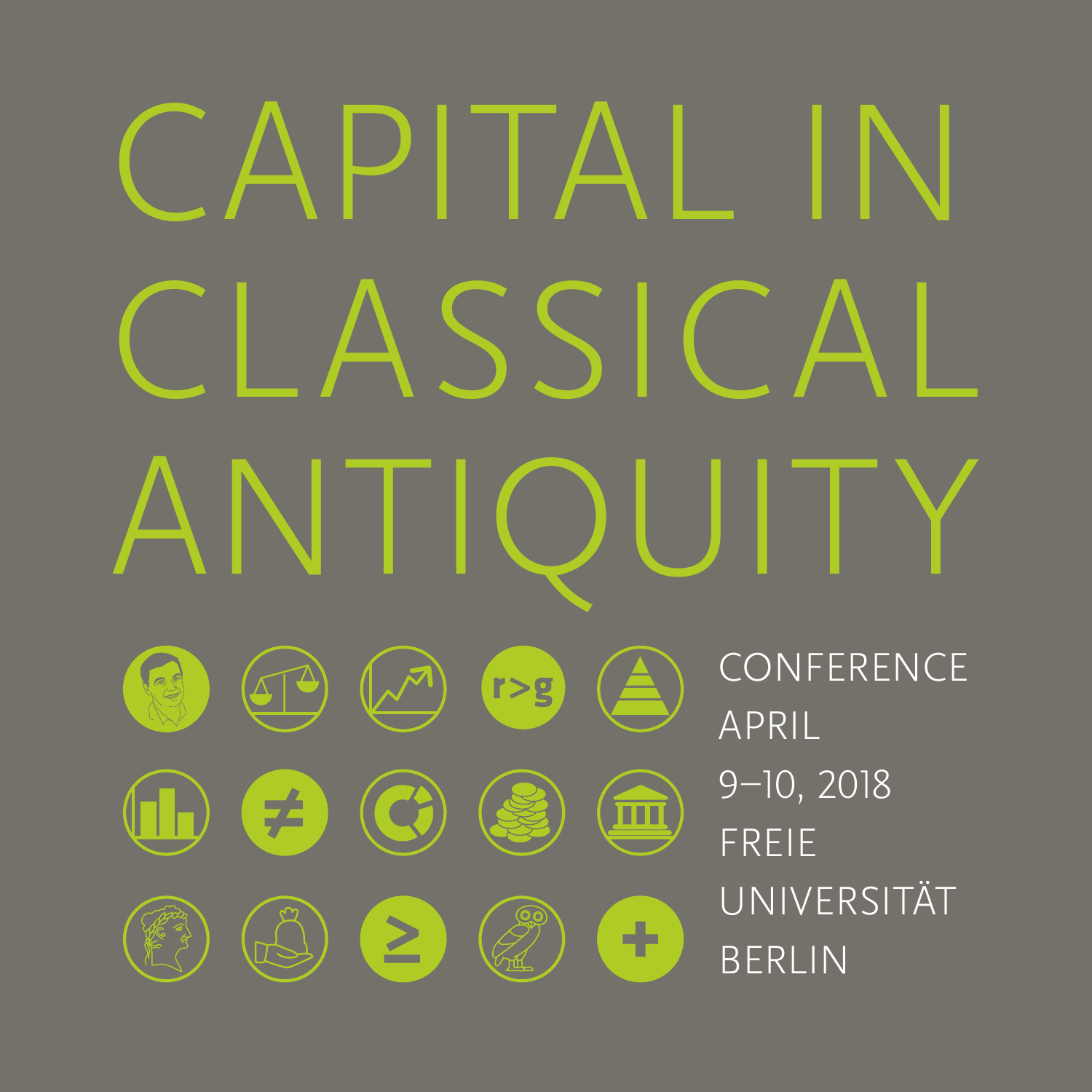### **MONDAY** 9TH APRIL

#### 1 09:00–11:15 CAPITAL AND INEQUALITY IN HISTORY AND HISTORIOGRAPHY

Hartmut Kälble (HU Berlin): Das Konzept Thomas Pikettys und die Anwendung auf die Sozialgeschichte

Beate Wagner-Hasel (Hannover): "Was in Truhen und Kisten lagert": Zum Begriff von Besitz und Kapital in der griechischen Antike bei Karl Bücher

Myles Lavan (St Andrews): The Dynamics of Inequality in Antiquity Coffee break

#### 11:30-13:00 ECONOMIC MANAGEMENT IN CLASSICAL ATHENS

Sven Günther (Changchun): Framing Capital: Xenophon's Economic Model and Social System

Lara Laviola (FU Berlin): Wealth Redistribution in Classical Athens Lunch break

### 14:00-15:30 LIMITS TO CAPITAL ACCUMULATION IN CLASSICAL GREECE

Michael Leese (New Hampshire): Problems in the Long-Term Accumulation of Commercial and Financial Capital in Ancient Greece Dorothea Rohde (Bielefeld): Pikettys Dilemma: Steuern im Athen des 4. Jahrhunderts

Coffee break

# 4 15:45–17:30 CAPITAL AND INEQUALITY IN THE ROMAN WORLD

Colin Elliott (Indiana): Non-Neutral Money and Systemic Inequality in the Roman Principate

Paul Kelly (KC London): Was  $r > g$ ? – Evidence from Roman Egypt Closing discussion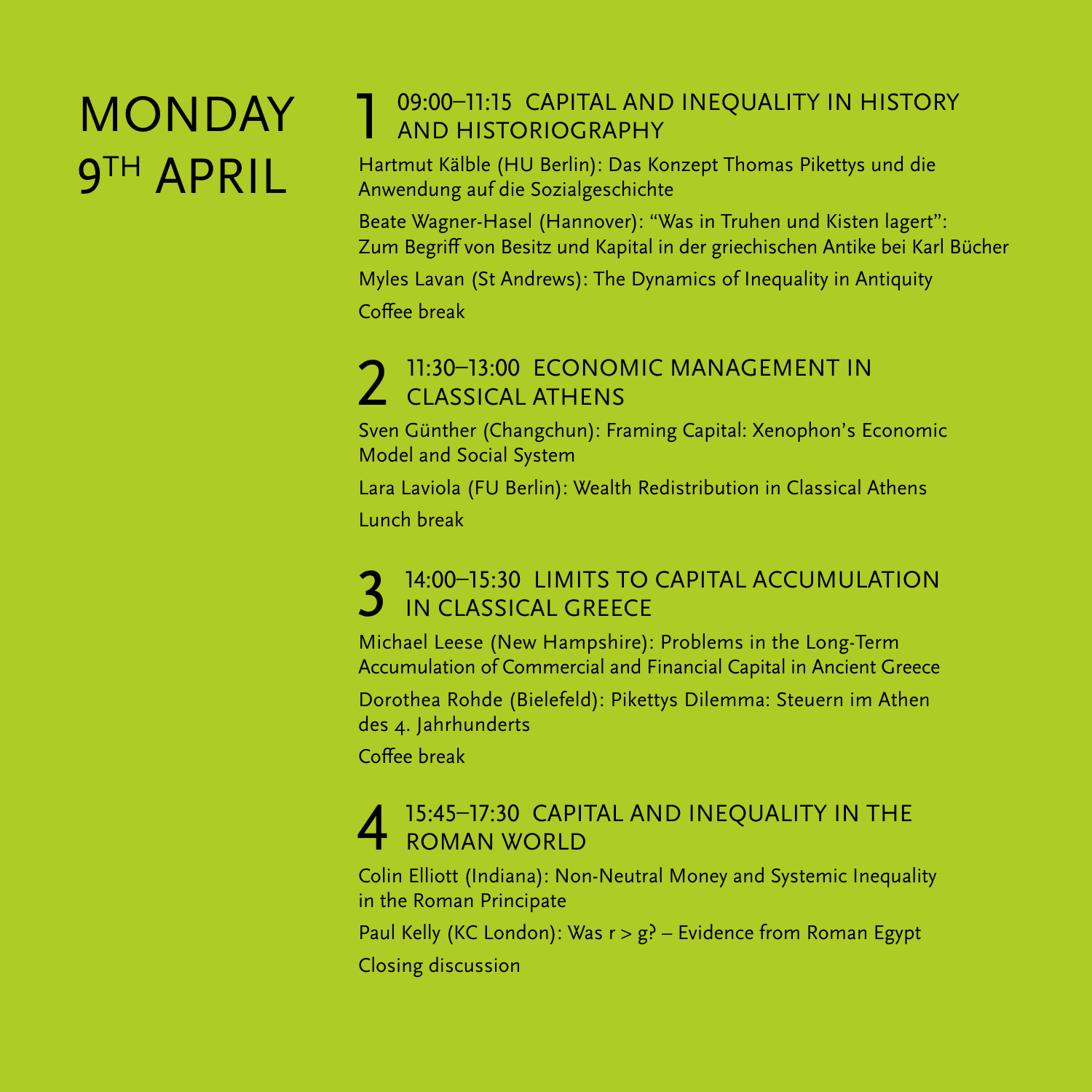## TUESDAY 10TH APRIL

#### 5 09:00–11:15 REVENUE AND CAPITAL ACCUMULATION IN LATE REPUBLICAN ROME

Max Koedijk (FU Berlin): Does Wealth Beget Wealth? The Case of Cicero Bertrand Augier (École Française de Rome): New Men in the Roman Economic Revolution

Cristina Rosillo-López (Seville): Capital, Rental Prices and Monetary Policy in the Roman World: A Measure of Inequality?

Coffee break

## 6 11:30–13:00 URBANIZATION AND CAPITAL FORMATION IN THE ROMAN EMPIRE

John Weisweiler (Maryland): Predation, Urbanization and Capital Formation in the Early Imperial Senate (14-235 CE)

Arjan Zuiderhoek (Ghent): Elite Wealth, Institutional Change and the Development of Urbanism in the Third-Century Roman East

Lunch break

## 7 14:00–17:00 COMPARATIVE PERSPECTIVES

Peter Fibiger Bang (Copenhagen): The Disparities of Empire: The Economic Integration of Predatory Monopoly

Walter Scheidel (Stanford): Roman Wealth and Wealth Inequality in Comparative Perspective

Coffee break

David Grewal (Yale): Oligarchy Ancient and Modern Closing discussion